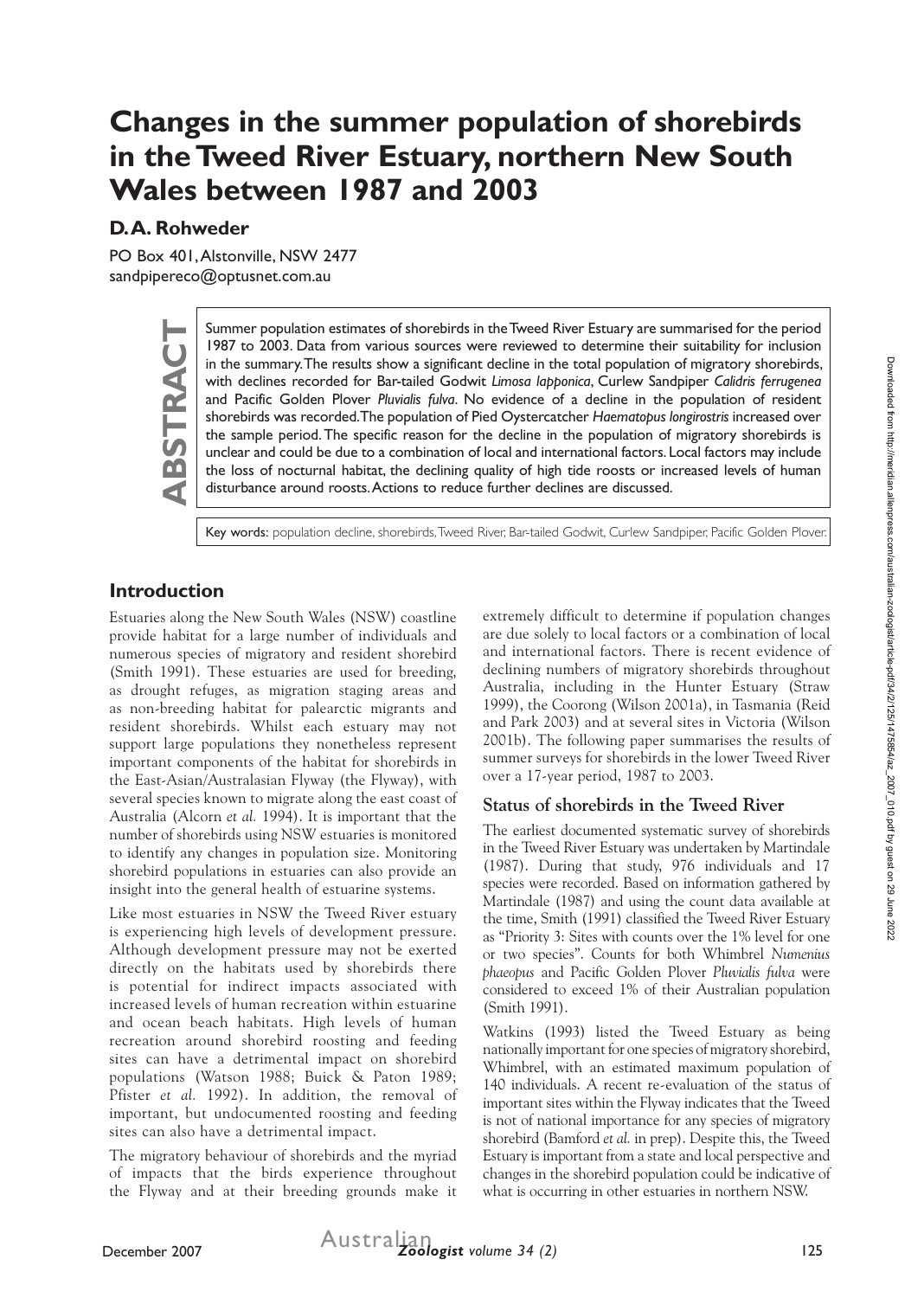## **Study area and Methods**

#### **Study area**

The study area covers the lower reaches of the Tweed River estuary, including all of the major high tide roosts and low tide foraging areas (Figure 1). The study area extended from the river mouth upstream to Chinderah Bay, and included Dreamtime and South Head Beaches, Cook Island, Ukerabagh Island, Terranora Creek, and the Terranora and Cobaki Broadwaters. Both the Tweed Heads west and south Sewage Treatment Works (STW) and Vintage Lakes system were also surveyed.

The Tweed River forms one of the largest estuarine systems in NSW. The estuary is characterised by a main river channel, with several sheltered embayments, and two large Broadwaters (Terranora and Cobaki). The Broadwaters are linked to the main river by Terranora Creek. Several mangrove islands occur throughout the estuary. Shorebird habitats in the lower sections of both Broadwaters and the main river channel are characterised by a sandy substrate, whilst muddy sediments dominate habitat in the upper sections of the Broadwaters and embayments within the river.

# **Methods**

In the last decade the shorebird population in the study area has been the subject of numerous studies. Nine surveys of shorebirds were collated for the period 1987 to 2003 and the comparability of the data gathered during each survey were assessed (Table 1).

The number of sites sampled varied substantially between surveys, although most importantly, all surveys sampled the major high-tide roosts and most included surveys at both high and low tide. High and low tide surveys are important to account for the variability in habitat use and detectability of some species (e.g. Whimbrel and Grey-tailed Tattlers *Heteroscelus brevipes*) between the two periods. Due to the roosting behaviour of shorebirds, it is feasible to attain an accurate population estimate by sampling only the primary roosts with surveys at other 'secondary' roosts having minimal influence on the population estimate. A survey was deemed appropriate for inclusion in the analysis if it included all of the primary roosts.

Most surveys used maximum counts derived over two or more days to obtain an estimate of the shorebird population. The exception was NPWS (1995), which used multiple observers to obtain a population estimate over a single



Figure 1. The Tweed River estuary, including the main river channel and Terranora and Cobaki Broadwaters. High tide roosts active in 2003 are indicated by circles.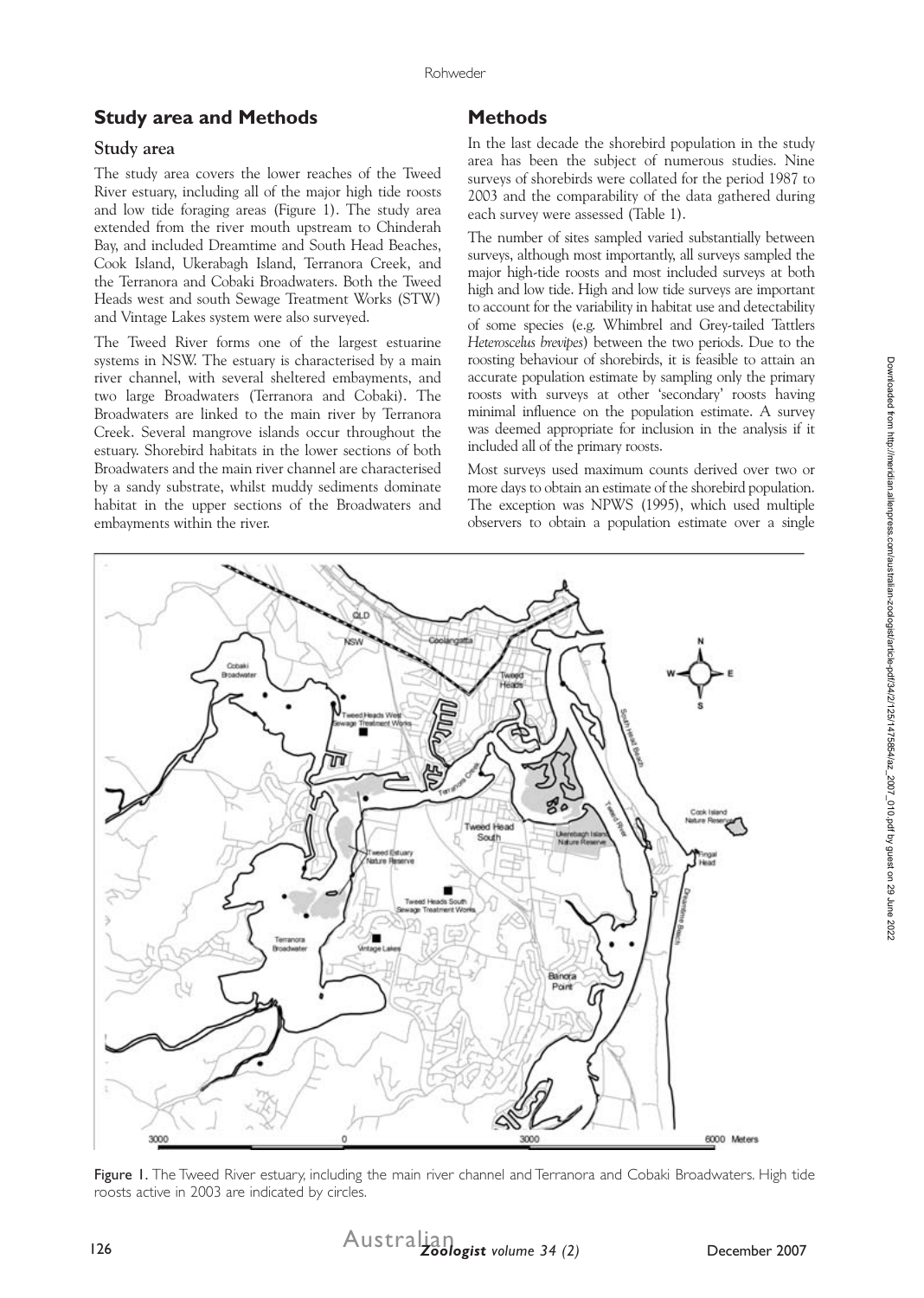| 3 day survey,<br>Effort<br>Single survey<br>Frequency<br>18-20/1 2003<br>Data Used<br>Duration of Sampling         |
|--------------------------------------------------------------------------------------------------------------------|
| survey period<br>3 days/survey,<br>2-4/2 2002, 31/1 2001<br>1-3/2 2000, 2-4/2 1999                                 |
| 20 survey periods<br>Once/season<br>3-5/2 1998<br>3/1997 to 2/2002                                                 |
| 2 survey periods<br>2 days/survey,<br>Once/three<br>weeks<br>Data not used<br>to mid April 1996<br>mid August 1995 |
| Various days/month,<br>12 months/year<br>Once/month<br>3/2/1995, 6/2/1996<br>2/1993, 11/2/1994<br>14/2/1997        |
| 2 survey periods<br>day survey,<br>Iwo surveys<br>Data not used                                                    |
| I day/survey<br>Two surveys<br>4-6 & 8/2 1992                                                                      |
| 10 survey periods<br>2 days/survey,<br>Once/fortnight<br>Data not used                                             |
| unknown<br>unknown<br>Summer count<br>Summer 1988-1989                                                             |
| Survey over 12 days, High & low tide<br><b>period</b><br>Single survey<br>26/1 to 6/2 1987                         |

day and the 1994 surveys by Lawler (1994), which were undertaken on one day. All surveys followed the accepted procedure of counting shorebirds at high tide roosts, with an attempt made to survey all roosts within a single high tide. Maximum counts represent the highest number of individuals of each species recorded during a sampling event (i.e. high tide), and counts have not been summed across days or high and low tides.

Surveys were conducted for varying durations, although NPWS (1995) was the only survey that did not include the summer period. To increase the ability to draw comparisons between years it was preferable to compare data from the same time period. Late January and early February are regarded as the time when migratory shorebird populations are most stable (Watkins 1993). As a consequence, count data from late January and early February were used to compare shorebird population estimates between years. Preference was given to surveys that included maximum counts over consecutive days (i.e. 1-4 days) sampling as opposed to maximum counts over a month.

Three surveys were excluded from the comparison to reduce variability, these included DPWS (1991a), NPWS (1995) and WBM (1996) The Queensland Wader Studies Group (QWSG) conducted frequent surveys at several sites each month (QWSG unpublished data); however, to minimise the risk of including duplicate counts, data from two or three consecutive days only has been used. Due to the manner in which the QWSG data have been treated, it is possible that the counts represent slight underestimates. Raw count data were available for 12 of the 17 years. Maximum counts are presented in the results and linear regression has been used to determine if the changes in maximum counts follow a linear pattern. Data included in the analysis include: the combined population of migratory species, the combined population of resident species and populations of individual species that were present during 10 or more of the surveys. Migratory refers to palearctic migrants that breed in the northern hemisphere and spend the spring and summer in Australia. All other species were regarded as residents.

### **Results**

#### **Temporal changes in the migratory shorebird population**

Comparison of late summer population estimates of shorebirds in the Tweed River Estuary show a trend of decreasing population size over the 17-year period from 1987 to 2003 (Figure 2). A significant  $(F_{1,12} = 9.16; R^2 = 0.433; P$  $<$  0.02) linear decline ( $\beta$  = -0.658) in the number of migratory shorebirds was recorded. The number of species using the estuary has also declined over the sample period (Table 2). During surveys between 1987 and 1992 species diversity ranged from 12 to 18 species. In contrast, species diversity from 1999 to 2003 ranged from 10 to 12.

Population trends for eight migratory species were analysed separately. Significant linear regressions were recorded for Bar-tailed Godwit ( $F_{1,12}$ =10.69; R<sup>2</sup>=0.471; *P* < 0.01;  $\beta$  = -0.686), Curlew Sandpiper (F<sub>1,12</sub>=56.94;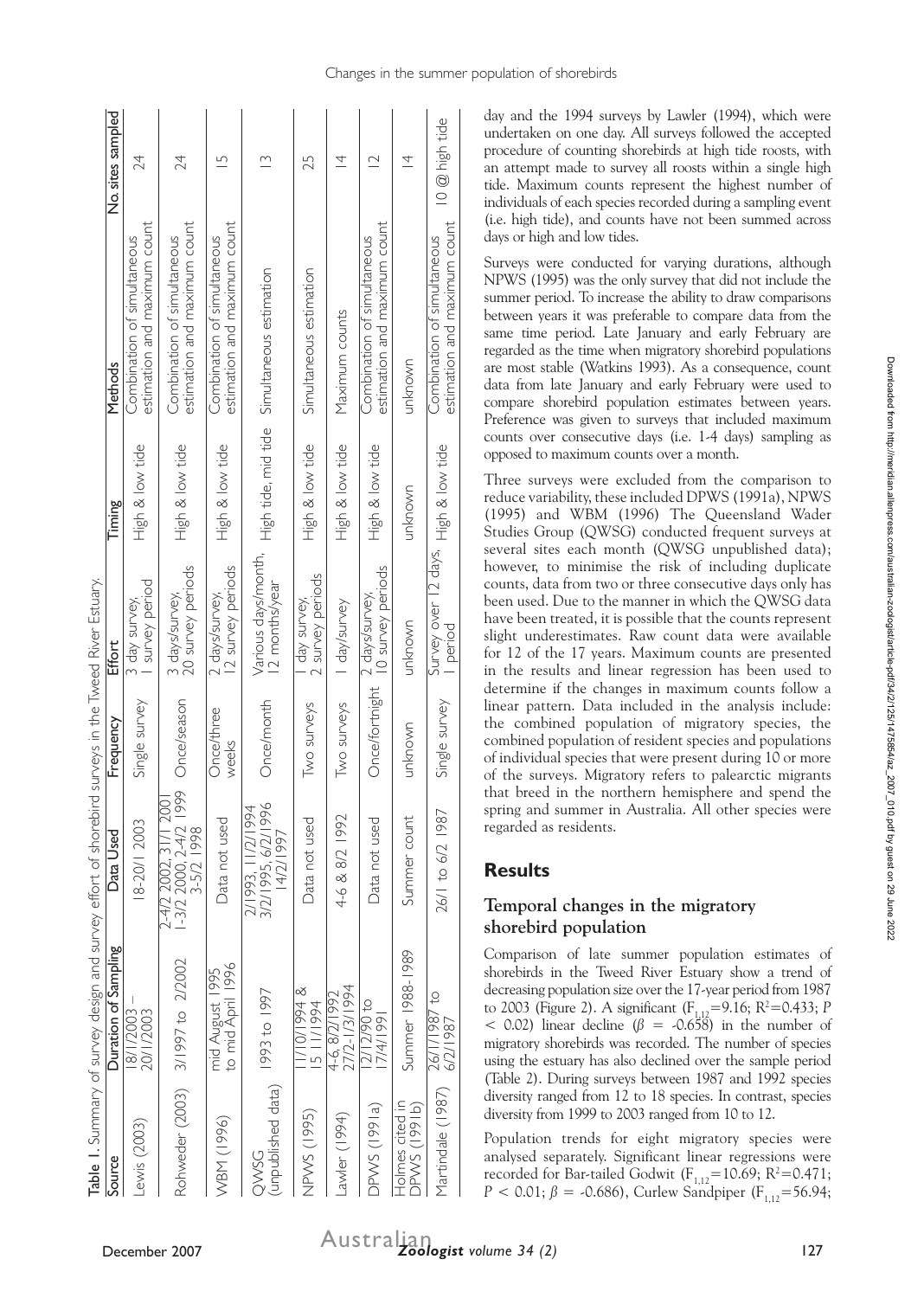$R^2 = 0.826$ ;  $P < 0.01$ ;  $\beta = 0.909$ ) and Pacific Golden Plover  $(F_{1,12} = 7.94; R^2 = 0.398; P < 0.02; \beta = -0.631)$ . No significant relationship was recorded for Whimbrel, Eastern Curlew *Numenius madagascariensis*, Sharptailed Sandpiper *Calidris acuminata*, Greenshank *Tringa nebularia* or Grey-tailed Tattler.

The number of Pacific Golden Plover has declined from a peak of 83 in 1991 to fewer than 30 individuals between 1998 and 2003. Similarly, the population of Curlew Sandpiper has declined from a peak of 40 individuals in 1987 to three or less between 1998 and 2003 (Table 2). The population of Bar-tailed Godwit has declined in the later stages of the sample period, from 2001 to 2003 (Table 2).

#### **Temporal changes in the resident shorebird populations**

The population of resident shorebirds has fluctuated widely over the period sampled, and no significant  $(F_{1, 14} = 0.17; R^2 = 0.015; P = 0.687)$  linear regression was recorded (Figure 2). Likewise, there is no evidence of a change in species diversity (Table 2). The population of resident shorebirds is characterised by sharp declines followed by steady increases over several years. The summer population of resident shorebirds has peaked in 1991, 1995, 1999 and 2003 (Figure 2). Black-winged Stilt *Himantopus himantopus* dominate the resident shorebird population (Table 2). A significant linear relationship was recorded between



Figure 2. Temporal variation in population estimates of migratory and resident shorebirds in the Tweed River Estuary between 1987 and 2003.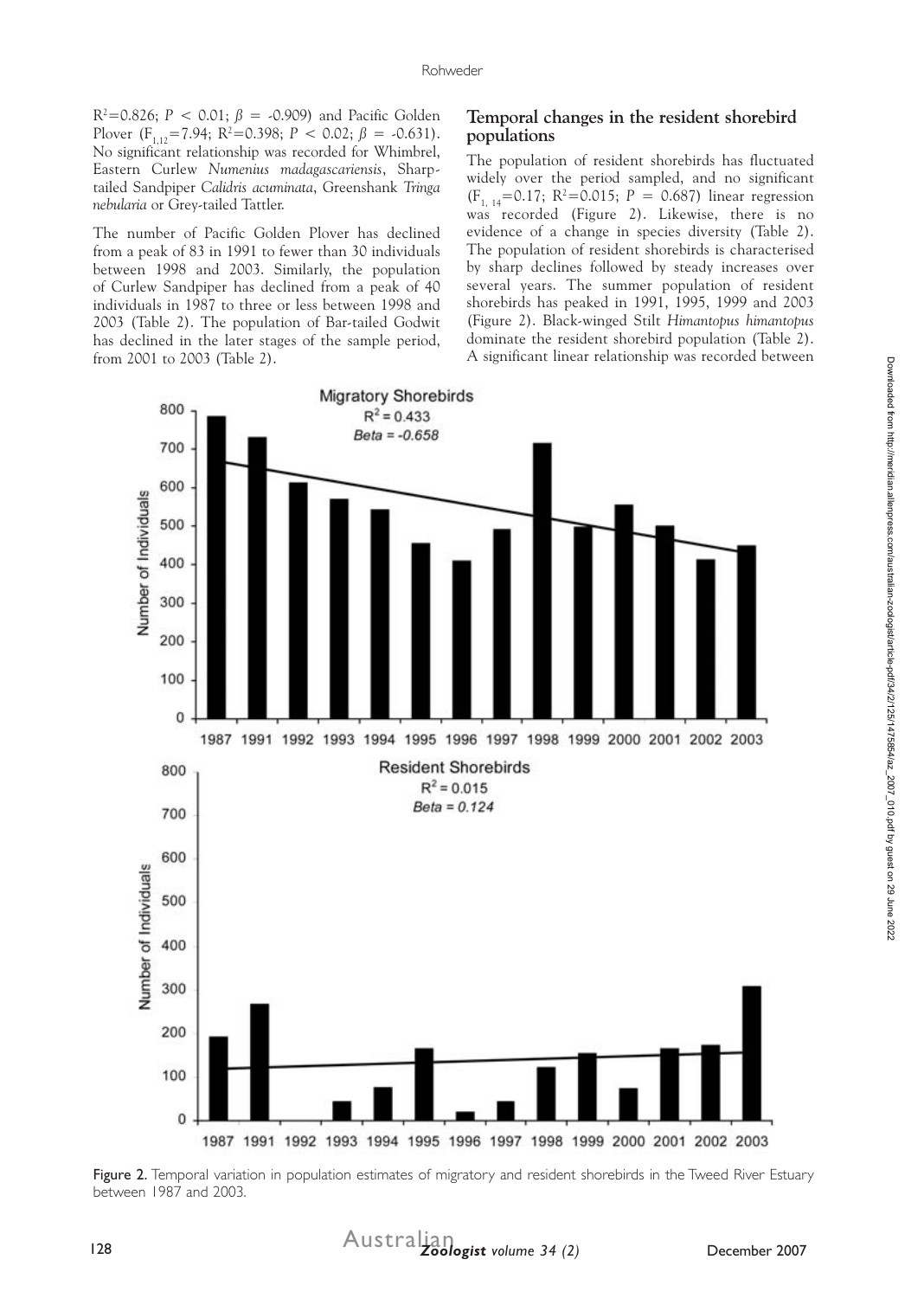Table 2. Population estimates for shorebirds in the Tweed River Estuary between 1987 and 2003. M = Martindale (1987),  $D2 = DPVVS$  (1991b), La = Lawler (1994); Q = QWSG, R = Rohweder (2003), Le = Lewis Ecological Surveys (2004). \*\* Species listed on the NSW Threatened Species Conservation Act 1995

| Year of Survey                | 87                  | 9 <sub>1</sub>           | 92             | 93                       | 94              | 95             | 96             | 97             | 98             | 99                       | 00                       | 0              | 02            | 03             |
|-------------------------------|---------------------|--------------------------|----------------|--------------------------|-----------------|----------------|----------------|----------------|----------------|--------------------------|--------------------------|----------------|---------------|----------------|
| Source                        | M                   | D2                       | La             | $\mathsf{Q}$             | Q               | Q              | Q              | Q              | $\mathsf{R}$   | ${\sf R}$                | $\mathsf R$              | $\mathsf{R}$   | $\mathsf{R}$  | Le             |
| No. of sites sampled          | $\overline{0}$      | 2                        | 4              | 3                        | 3               | 3              | 3              | 3              | 24             | 24                       | 24                       | 24             | 24            | 24             |
| Migratory Species             | Population Estimate |                          |                |                          |                 |                |                |                |                |                          |                          |                |               |                |
| Latham's Snipe                |                     |                          |                |                          |                 |                |                |                | 3              | 3                        | $\overline{2}$           | $\overline{2}$ |               |                |
| <b>Bar-tailed Godwit</b>      | 230                 | 338                      | 271            | 314                      | 291             | 9              | 186            | 133            | 211            | 180                      | 193                      | 232            | 138           | 156            |
| Black-tailed Godwit**         | 3                   |                          |                |                          |                 |                |                |                |                |                          |                          |                |               |                |
| Whimbrel                      | 40                  | 62                       | 110            | 37                       | 39              | 32             |                | 57             | 124            | 59                       | 78                       | 88             | 72            | 74             |
| Eastern Curlew                | 163                 | 164                      | 62             | 2                        | 139             | 96             | 97             | 150            | 3              | 132                      | 117                      | 103            | 113           | 107            |
| Marsh Sandpiper               |                     | 3                        |                |                          |                 | 63             | 20             |                | 58             |                          |                          |                |               |                |
| Common Greenshank             | 50                  | 24                       | 4 <sub>1</sub> | 30                       | 17              |                | 44             | 50             | 44             | 45                       | 47                       | 7              | 20            | 8              |
| Terek Sandpiper**             | $\overline{7}$      | $\overline{2}$           | $\overline{2}$ | $\overline{\phantom{a}}$ |                 |                |                | $\overline{2}$ | $\overline{2}$ | $\overline{\phantom{a}}$ | $\overline{\phantom{a}}$ |                |               |                |
| Common Sandpiper              |                     |                          |                | $\overline{\phantom{a}}$ | $\overline{4}$  |                |                |                | $\overline{2}$ |                          |                          | $\overline{2}$ |               |                |
| Grey-tailed Tattler           | 54                  | 3                        | 27             | 23                       | $\overline{0}$  |                | 20             | 56             | 70             | 43                       | 69                       | 34             | 48            | 36             |
| Wandering Tattler             |                     | 3                        |                |                          |                 |                |                |                |                |                          |                          |                |               |                |
| Ruddy Turnstone               | $\overline{4}$      | 3                        | $\overline{2}$ | 3                        | $\overline{2}$  |                | $\sqrt{2}$     |                |                |                          |                          | $\overline{2}$ |               |                |
| Curlew Sandpiper              | 40                  | 18                       | 24             | 20                       | 16              | 7              | 4              | 9              | 15             |                          |                          | 3              | 3             |                |
| Red-necked Stint              |                     |                          |                |                          |                 |                |                |                |                |                          |                          |                |               |                |
| Sharp-tailed Sandpiper        |                     | $\overline{\phantom{a}}$ | 3              |                          |                 | 36             | 3              | 26             | 26             | 6                        | 23                       | I              | 5             | 29             |
| Sanderling**                  |                     |                          |                |                          |                 |                |                |                |                |                          |                          |                |               |                |
| Red Knot                      |                     |                          |                |                          |                 |                |                |                |                |                          |                          |                |               |                |
| Great Knot**                  |                     |                          |                |                          | $\overline{7}$  |                |                |                |                |                          |                          |                |               |                |
| Pacific Golden Plover         | 80                  | 83                       | 37             | 15                       | 4               | 9              | 20             | 5              | 29             | 27                       | 24                       | 15             | 9             | 25             |
| Greater Sand Plover**         |                     | $\overline{2}$           |                | $\overline{2}$           | $\overline{2}$  |                |                |                |                |                          |                          |                |               |                |
| Lesser Sand Plover**          | 3                   | $\overline{4}$           | 3              |                          |                 |                | $\overline{2}$ | $\overline{2}$ |                |                          |                          |                |               |                |
| Double-banded Plover          |                     |                          |                |                          |                 |                |                |                |                |                          |                          |                |               |                |
| No. Individuals               | 796                 | 731                      | 612            | 569                      | 541             | 454            | 409            | 491            | 714            | 496                      | 555                      | 501            | 4             | 447            |
| No. Species                   | 12                  | 15                       | 3              | 3                        | $\vert \ \vert$ | $\overline{7}$ | $\vert \vert$  | $\vert \vert$  | 12             | $\overline{0}$           | $\vert \vert$            | 12             | $\vert \vert$ | 9              |
| Resident Species              |                     |                          |                |                          |                 |                |                |                |                |                          |                          |                |               |                |
| Beach Stone-curlew**          |                     |                          |                |                          |                 |                |                |                |                |                          |                          |                |               |                |
| Pied Oystercatcher**          | $\overline{4}$      | 2                        |                | $\overline{2}$           | 2               | $\overline{2}$ | 2              | 7              | 6              | 5                        | 12                       | 9              | 7             | 7              |
| Sooty Oystercatcher**         | $\overline{2}$      |                          |                |                          |                 |                | $\overline{2}$ |                | $\overline{2}$ | $\overline{\mathbf{3}}$  | $\overline{2}$           | $\overline{2}$ | 6             | $\overline{4}$ |
| Black-winged Stilt            | 180                 | 243                      |                | 29                       | 63              | 156            |                | 9              | 102            | 89                       | 49                       | 59             | 3             | 232            |
| Red-necked Avocet             |                     |                          |                |                          |                 |                |                |                |                |                          |                          |                |               | 54             |
| <b>Black-fronted Dotterel</b> |                     | $\overline{7}$           |                | $\overline{2}$           | $\overline{2}$  | 3              | 6              | 6              | $\overline{4}$ | $\overline{0}$           |                          | 3              | 5             |                |
| Masked Lapwing                | $\overline{4}$      | $\overline{15}$          |                | 9                        | $\overline{7}$  | $\overline{4}$ | $\overline{9}$ | $\Box$         | 6              | 46                       | $\overline{0}$           | 93             | 23            | $\overline{0}$ |
| No. Individuals               | 190                 | 267                      |                | 42                       | 75              | 165            | 9              | 43             | 120            | 153                      | 74                       | 164            | 172           | 307            |
| No. Species                   | $\overline{4}$      | $\overline{4}$           |                | $\overline{4}$           | 5               | $\overline{4}$ | $\overline{4}$ | $\overline{4}$ | 5              | 5                        | 5                        | 6              | 5             | 5              |

the population of Pied Oystercatcher *Haematopus longirostris* ( $F_{1,10}$  = 10.17;  $R^2$  = 0.504;  $P = 0.01$ ) and time with the population increasing from 1987 to 2003 ( $\beta$  = 0.710). No significant relationships were recorded for Masked Lapwing *Vanellus miles,* Black-fronted Dotterel *Elseyornis melanops* or Black-winged Stilt (Table 2). The absence of resident shorebirds in 1992 is most likely due to the fact that these species were not targeted during that survey.

# **Discussion**

## **Adequacy of the data**

The data used in this study have been collected for a variety of purposes and by observers with varying skill levels and knowledge of the Tweed estuary. Although an attempt has been made to use surveys with similar methods, the fact that several surveys have been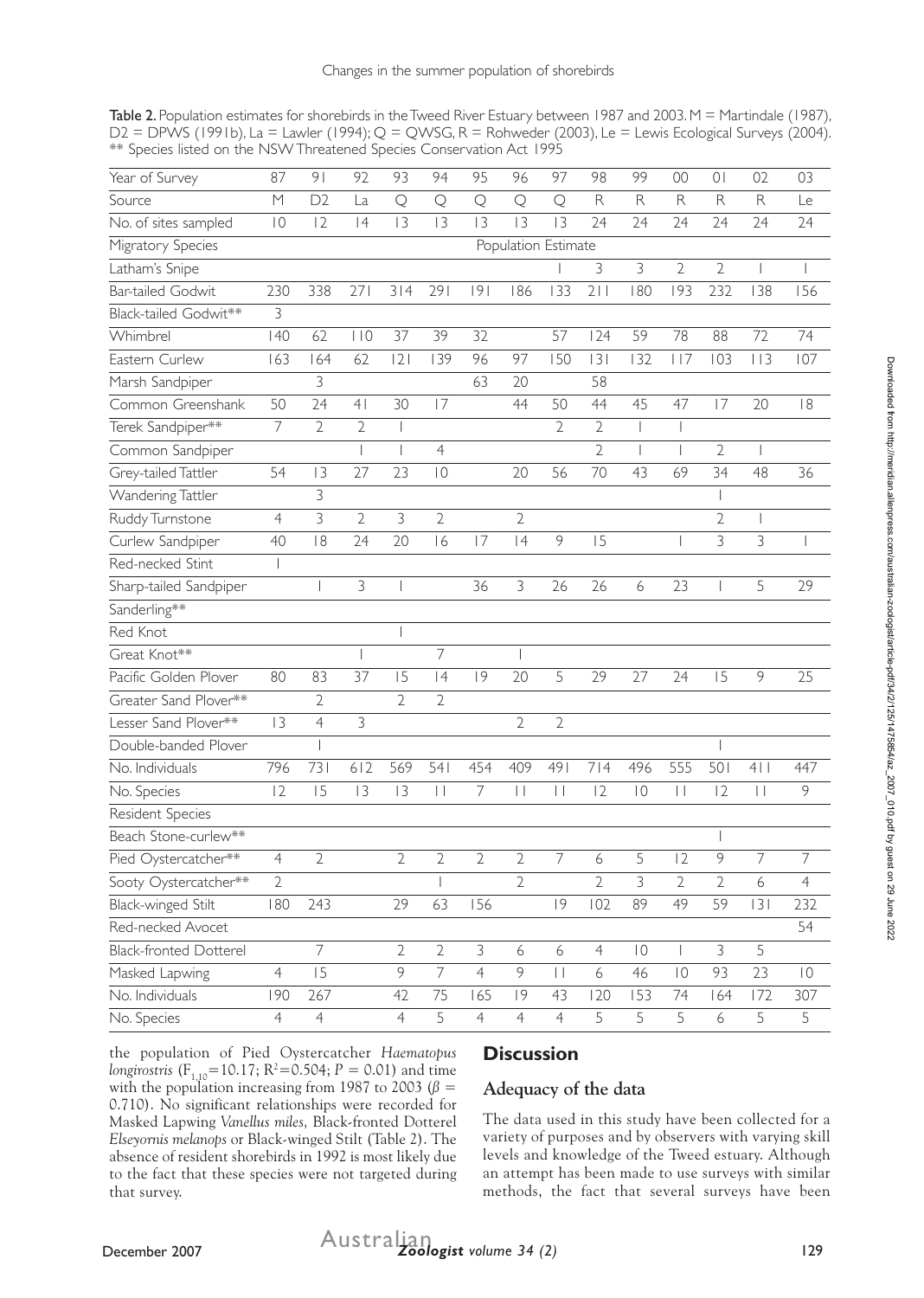used means that the results should be interpreted with some caution. The data suggest that the summer population of migratory shorebirds in the Tweed River Estuary has declined over the 17-year period between 1987 and 2003, with the most substantial declines occurring between 1987 and 1993. The fact that this decline has occurred despite an increase in survey effort from 1998 to 2003 suggests that the decline is actual and not due to sampling intensity and variability in the skills of observers.

## **Reasons for decline**

Whilst the data suggest that the migratory shorebird population has declined, the reasons for this decline are difficult to determine. It is even more difficult to separate local issues from those operating within the Flyway and at the breeding grounds. Comparing temporal changes between resident and migratory shorebird populations could help to assess the influence of local factors; however, different processes may influence resident shorebirds. In the case of the Tweed Estuary, the numerical dominance of Black-winged Stilt makes such a comparison difficult. The occurrence of stilts may be due more to factors effecting inland wetlands as opposed to coastal wetlands (Lane 1987; Marchant & Higgins 1993) and stilts appear more tolerant of variable roosting conditions than many species of migratory shorebird.

Evidence of declining populations of migratory shorebirds has been recorded elsewhere in Australia (Straw 1999, Wilson 2001a, b). Large fluctuations in populations of migratory shorebirds can occur between years and perceived declines need to be interpreted carefully (Gosbell *et al.* 2002). Populations of small sandpipers appear to have experienced the greatest declines, although there is also evidence for some larger species (Wilson 2001b; Reid and Park 2003). The decline in the number of Eastern Curlew in Tasmania between 1948 and 2000 was attributed to the influence of both local and international factors (Reid and Park 2003).

The destruction of habitat within the Flyway is predicted to affect the Australian populations of some migratory shorebirds, particularly those that migrate through the Yellow Sea such as Bar-tailed Godwit and Curlew Sandpiper (Milton *et al.* 2005). Natural variation in shorebird populations associated with variable breeding success can affect the ability to detect population declines (Minton *et al.* 2002).

Some of the major factors that may have affected migratory shorebird habitat in the Tweed Estuary include: foreshore development, development of the floodplain, high levels of human recreation on and near roost and feeding areas, declining quality of roosting habitat through vegetation encroachment, pollution, major infrastructure projects and dredging. In addition, the construction of the river training walls is likely to have had a substantial and ongoing impact on shorebird habitat by altering the manner in which sandbars (roosts) form and erode. Increasing levels of human recreation associated with coastal development, the recent loss of a spring-tide roost and the expansion of mangroves over roosts are examples of recent and ongoing impacts.

Although the cumulative migratory shorebird population showed a significant decline, the analysis of eight frequently occurring species identified declines for Curlew Sandpiper, Pacific Golden Plover and Bar-tailed Godwit only. These species commonly share roosts in northern NSW, although Pacific Golden Plovers and Curlew Sandpipers are more likely to use rocks and saltmarsh than godwits, which seem to prefer open sandy shorelines. Decreases in the number of Curlew Sandpipers have been recorded in Victoria (Minton *et al.* 2005) and the changes recorded in the Tweed may be due to national or international factors rather than local factors.

The decline in the Pacific Golden Plover population could be due to the removal of an unknown nocturnal foraging or roosting site. Radio-tracking and scat analysis of Pacific Golden Plovers in the Richmond Estuary showed that birds were foraging and roosting outside of the estuary during night-time high tides (Rohweder 2000). The removal of a nocturnal foraging site could affect the ability of Pacific Golden Plovers to satisfy their daily energetic needs. This, coupled with the declining quality of diurnal roosts, could affect the ability of plovers to build fat reserves for migration. In the Tweed Estuary several important spring tide roosts situated in close proximity to feeding grounds were observed to decline due to vegetation growth between 1998 and 2003.

The decrease in the population of Bar-tailed Godwits occurred later in the sample period than the other species. Three of the preferred spring tide roosts used by godwits occur in the main river. These sites have been affected by erosion, high levels of human activity and vegetation growth. Whereas godwits could once move between sites during high tide, the recent patterns of habitat degradation and recreation mean that all primary roosts are disturbed at the same time.

Not all species of migratory shorebird declined, with no evidence of declines recorded for Whimbrel, Eastern Curlew, Common Greenshank, Grey-tailed Tattler and Sharp-tailed Sandpiper. Interestingly none of these species is dependent on sandy roosts within the main river. Both Whimbrels and Grey-tailed Tattler roost in secluded mangrove trees during spring tides, whilst Greenshank and Sharp-tailed Sandpipers utilise saltmarsh roosts that experience very low levels of human disturbance. Eastern Curlews use both saltmarsh and sandy beach roosts and often co-occur with godwits at sandy beach sites.

The absence of a decline in the population of curlews could be due to their larger size which may make them more resilient to disturbance and the fact that they also use some saltmarsh roosts.

Spring tide roosts are an essential component of estuarine habitat as they provide birds with resting areas on the highest tides. At present birds foraging in Cobaki Broadwater must fly 4.5 km to reach the nearest spring tide roost, whilst birds foraging in Terranora Broadwater that prefer exposed sand or rock for roosting must fly 5.5 km. Historically birds foraging in Cobaki Broadwater could roost adjacent to the Broadwater (Martindale 1987). This habitat is now dominated by *Juncus* sp. and is used by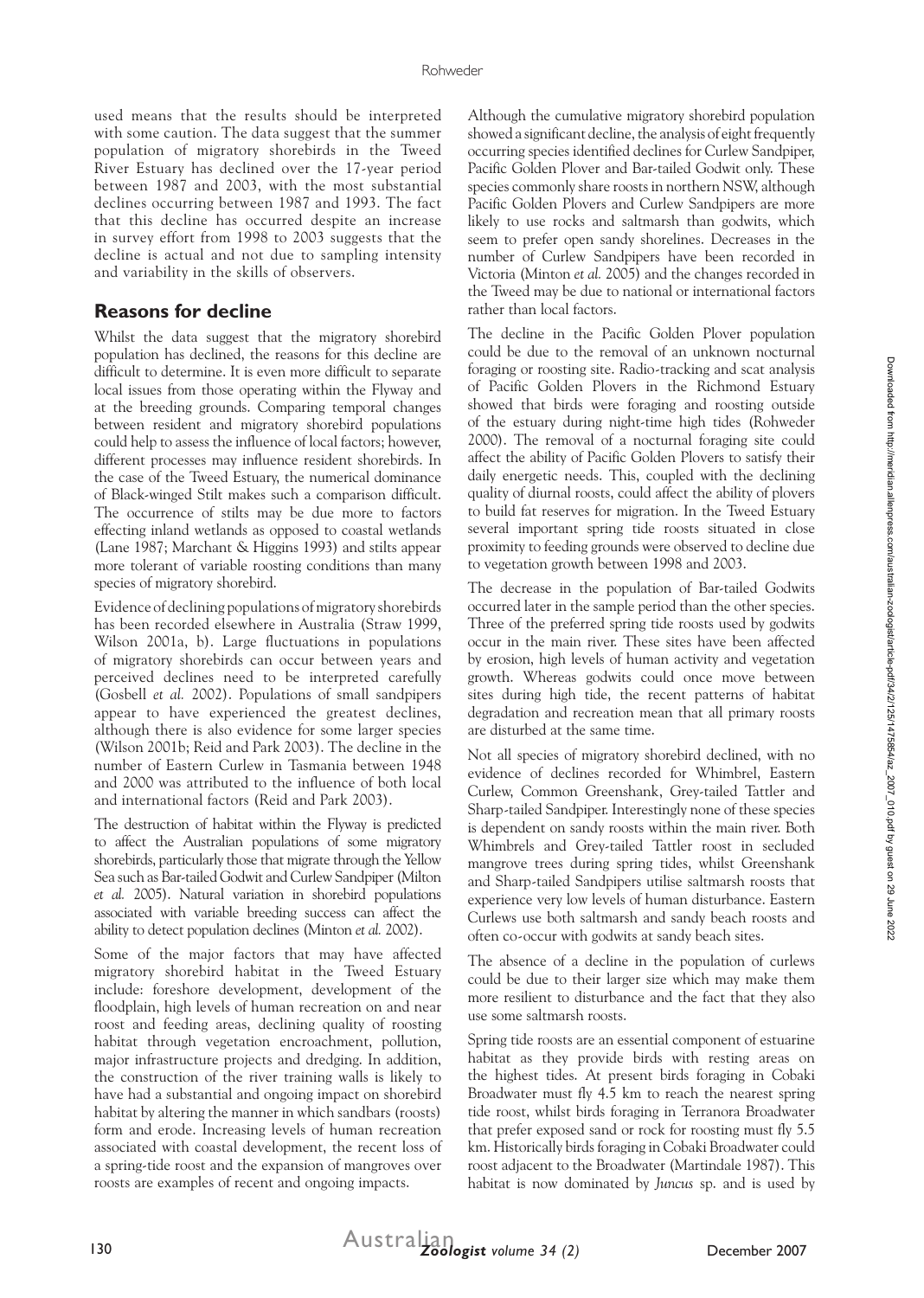small numbers of Eastern Curlew, Bar-tailed Godwit and Pacific Golden Plover. The long distances between roost and feeding sites and the frequent disturbance at roosts in the main river is likely to increase energetic demands to the point where foraging may become inefficient.

#### **Future management**

To date, actions to manage shorebirds in the Tweed River Estuary have focussed on monitoring populations, identifying important habitats, providing signage at selected

# **Acknowledgements**

The Tweed River Committee (TRC) provided funding for estuarine bird surveys between autumn 1997 and summer 2002. Jane Lofthouse from the TRC and Lance Tarvey from the NSW NPWS provided logistical support when required. The Murwillumbah office of the NSW NPWS

**References**

**Alcorn, M., Alcorn, R. & Fleming, M. 1994.** *Wader movements in Australia*. RAOU Report No. 94. Royal Australasian Ornithologists Union. Melbourne.

**Bamford, M., Watkins, D., Bancroft, W., Tischler, G., Wahl, J**. In Prep. *Migratory Shorebirds of the East Asian Australasian Flyway – Population Estimates and Important Sites*. Wetlands International Oceania, Canberra Australia. Wetlands International Global Series and International Wader Studies.

**Buick, A. M. & Paton, D. C. 1989.** Impact of off-road vehicles on the nesting success of hooded plovers *Charadrius rubricollis* in the Coorong region of South Australia. *Emu* 89: 159-172.

**DPWS 1991a**. *Reviving the Tweed – Feasibility Study: technical summaries – ecological environment report no. 2.3*. Report prepared by NSW Public Works for the Tweed Estuary Management Committee.

**DPWS 1991b.** *River Management Plan – Lower Tweed Estuary: Ecological Assessment Technical Report No. 1*. Report prepared by NSW Public Works for the Tweed Estuary Management Committee.

**Gosbell, K., Collins, P., & Christie, M. 2002.** Wader surveys in the Coorong and coastal lakes of southeastern South Australia during February 2002. *Stilt* 42: 10-29.

**Lane, B. 1987.** *Shorebirds in Australia*. Thomas Nelson, Melbourne.

**Lawler, W. 1994.** *Shorebird Counts on New South Wales North Coast Estuaries.* Environmental survey and research branch, NSW National Parks and Wildlife Service.

**Lewis, B. D. 2003.** Proposed runway extension: impact assessment on avifauna. Report prepared for Gold Coast Airports Limited by Lewis Ecological Surveys.

**Marchant, S & Higgins, P. J. (eds) 1993.** *Handbook of Australian, New Zealand and Antarctic Birds. Volume 2: Raptors to Lapwings.* Oxford University Press, Melbourne.

**Milton, D., Minton, C. D. T. & Gosbell, K. 2005.** Are populations of migratory shorebirds in the East Asian Australasian Flyway at risk of decline? pages 153-158 *in* Status and Conservation of Shorebirds in the East Asian-Australasian localities and blocking vehicular access to important roosts. The gazettal of some areas as conservation reserves has also had a minor benefit, although more direct action is required to restore or replace degraded roosts and reduce human disturbance at roost and feeding sites. Measures proposed include the construction of spring-tide roosts close to feeding grounds and away from areas of intense human activity, further restrictions on vehicular access to important sites, designating some sites as no beaching areas for boats and increasing public awareness of the importance of roost and feeding sites.

supplied a boat for surveys between 1997 and 2002. Bo Totterman, Ben Lewis and two anonymous referees provided helpful comments on the draft manuscript. Data were purchased from the QWSG. Edward Kleiber conducted surveys on behalf of the QWSG.

Flyway, Proceedings of the Australasian Shorebirds Conference, Ed P. Straw, Wetlands International Global Series 18, International Wader Studies 17, Sydney, Australia.

**Minton, C., Jessop, R., Collins, P. & Hassell, C. 2002.** Year 2001 arctic breeding success, as measured by the percentage of first year birds in wader populations in Australia in the 2001/2002 Austral summer. *Stilt* 42: 32-36.

**Minton, C., Jessop, R., Collins, P. & Gosbell, K. 2005.** Monitoring shorebird breeding productivity by the percentage of first year birds in populations in S.E. Australian non-breeding areas, pages 73-85 *in* Status and Conservation of Shorebirds in the East Asian-Australasian Flyway, Proceedings of the Australasian Shorebirds Conference, Ed P. Straw, Wetlands International Global Series 18, International Wader Studies 17, Sydney, Australia.

**Martindale, J. 1987**. *A Study of Estuarine Birds in The Lower Tweed River Estuary.* Unpublished report for the NSW National Parks & Wildlife Service.

**NPWS 1995.** *Vertebrates of Upper North East NSW*. A study by the NSW NPWS for the Natural Resource Audit Council, NSW National Parks and Wildlife Service.

**Pfister, C., Harrington, B. A. & Lavine, M. 1992.** The impact of human disturbance on shorebirds at a migration staging area. *Biological Conservation* 60: 115-126.

**Reid, T. & Park, P. 2003.** Continuing decline of Eastern Curlew, Numenius madagascariensis, in Tasmania. *Emu* 103: 279-283.

**Rohweder, D. A. 2000.** *Day-Night Habitat Use by Five Species of Migratory Shorebird in the Richmond River Estuary, Northern NSW, Australia*. Unpublished PhD Thesis, Southern Cross University.

**Rohweder, D. 2003.** *Monitoring Estuarine Birds in the Tweed River Estuary 1997 – 2002: Summary Report*. Unpublished report prepared by Sandpiper Ecological Surveys for the Tweed River Management Committee.

**Straw, P. 1999.** *Hunter River Estuary Wader Habitat Investigation*. Report to the NSW National Parks and Wildlife Service.

**Smith, P. 1991.** *The Biology and Management of Waders (Suborder Charadrii) in NSW.* New South Wales National Parks and Wildlife Service.